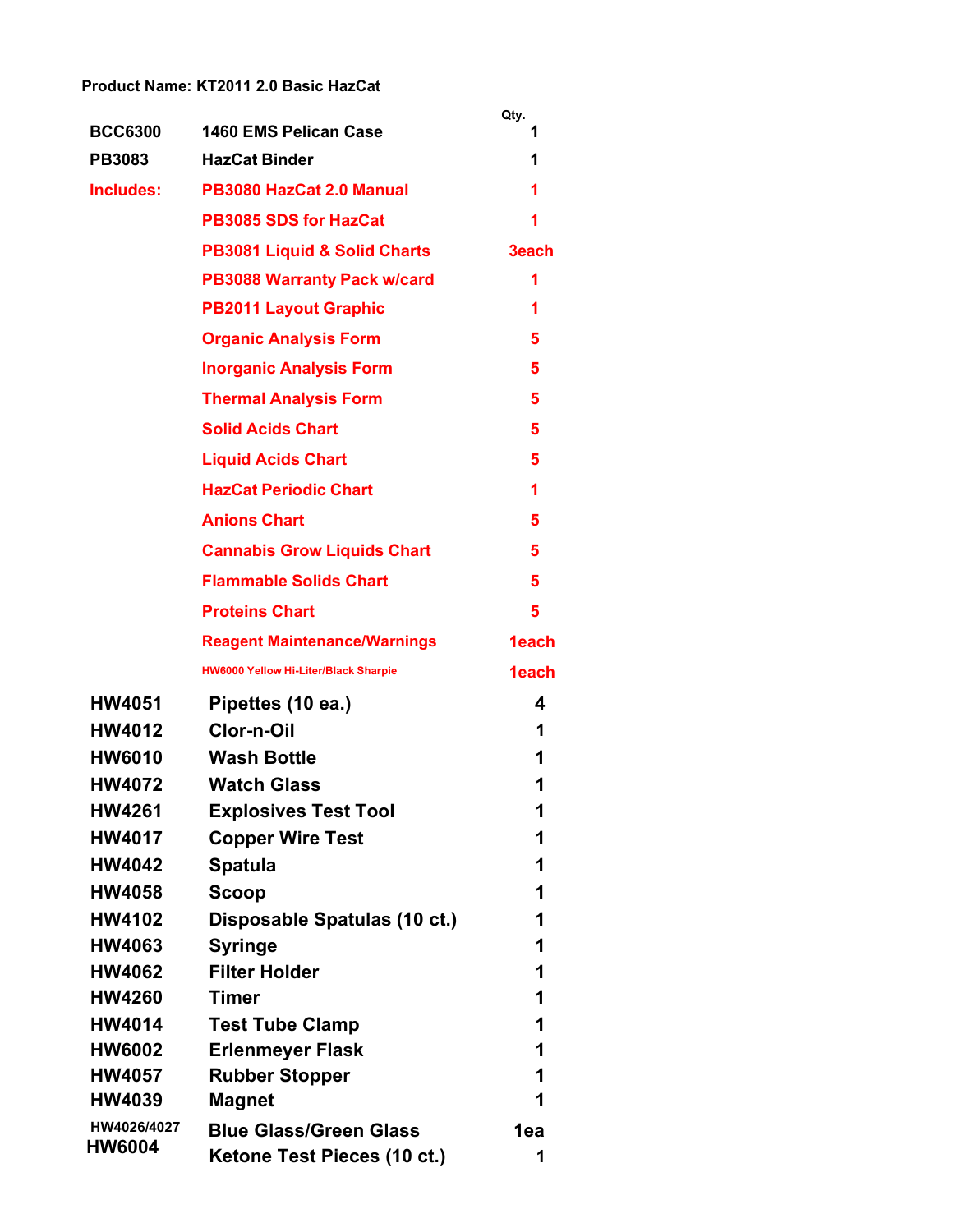| <b>HW4256</b>  | <b>Scissors</b>                 | 1 |
|----------------|---------------------------------|---|
| <b>HW6020</b>  | <b>Vapor Pressure Standard</b>  | 1 |
| <b>HW4007</b>  | <b>Plastic Beaker</b>           | 1 |
| <b>HW6003</b>  | <b>Test Tube Rack</b>           | 1 |
| <b>HW4148</b>  | Test Tubes (40 ct.)             | 1 |
| <b>HW4071</b>  | <b>Viscosity Standard</b>       | 1 |
| <b>HW4026</b>  | <b>Rubber Bulb</b>              | 1 |
| <b>HW4045</b>  | <b>Oxidizer Test Strips</b>     | 1 |
| <b>HW4005</b>  | <b>AgriScreen Test Kit</b>      | 1 |
| <b>DTK7842</b> | <b>Drager Detector Tube Kit</b> | 1 |
| <b>HW4032</b>  | Gloves (10 pair)                | 1 |
| <b>HW4034</b>  | <b>Safety Goggles</b>           | 1 |
| <b>HW4029</b>  | <b>Safety Glasses</b>           | 1 |
| <b>HW4037</b>  | <b>Striker</b>                  | 1 |
| <b>HW4068</b>  | <b>Torch Head</b>               | 1 |
| <b>HW6005</b>  | <b>Tweezers</b>                 | 1 |
| <b>HW6001</b>  | Cotton Swabs (25 ct.)           | 1 |
| <b>HW4060</b>  | <b>Glass Rod</b>                | 1 |
| <b>HW6009</b>  | <b>Waste Container w/Lid</b>    | 1 |
| <b>HW4048</b>  | pH Papers                       | 1 |
| <b>HW4024</b>  | Flame Test Wires (12 ct.)       | 1 |
| <b>RE2300</b>  | <b>Distilled Water</b>          | 3 |
| <b>RE2301</b>  | <b>3N Hydrochloric Acid</b>     | 3 |
| <b>RE2302</b>  | <b>Nitric Acid</b>              | 1 |
| <b>RE2303</b>  | <b>Hydrochloric Acid</b>        | 1 |
| <b>RE2304</b>  | <b>Sulfuric Acid</b>            | 1 |
| <b>RE2305</b>  | <b>Sodium Borate</b>            | 1 |
| <b>RE2306</b>  | <b>Potassium Ferrocyanide</b>   | 1 |
| <b>RE2307</b>  | <b>Ammonium Hydroxide</b>       | 1 |
| <b>RE2308</b>  | <b>Sodium Hydroxide</b>         | 1 |
| <b>RE2342</b>  | <b>Thioacetamide</b>            | 1 |
| <b>RE2310</b>  | <b>Hydrogen Peroxide</b>        | 1 |